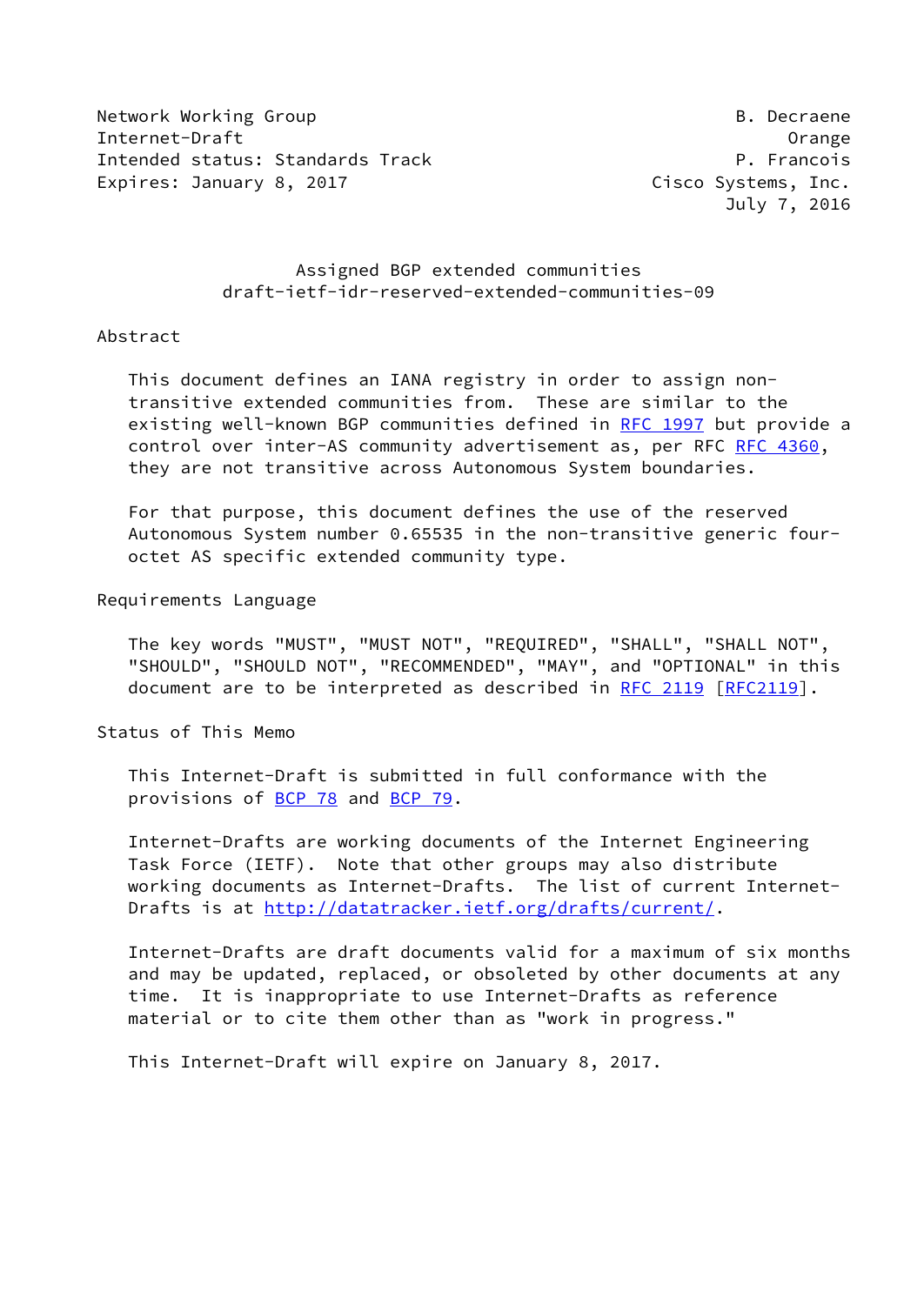| Internet-Draft |  | Assigned extended communities | July 2016 |  |
|----------------|--|-------------------------------|-----------|--|
|                |  |                               |           |  |

## Copyright Notice

 Copyright (c) 2016 IETF Trust and the persons identified as the document authors. All rights reserved.

This document is subject to **[BCP 78](https://datatracker.ietf.org/doc/pdf/bcp78)** and the IETF Trust's Legal Provisions Relating to IETF Documents [\(http://trustee.ietf.org/license-info](http://trustee.ietf.org/license-info)) in effect on the date of publication of this document. Please review these documents carefully, as they describe your rights and restrictions with respect to this document. Code Components extracted from this document must include Simplified BSD License text as described in Section 4.e of the Trust Legal Provisions and are provided without warranty as described in the Simplified BSD License.

## <span id="page-1-0"></span>[1](#page-1-0). Introduction

 [RFC1997] defines the BGP community attribute and some BGP well-known communities whose meaning SHALL be understood by all compliant implementations. New communities can be registered in the IANA "BGP Well-known Communities" registry but it can't be assumed anymore that they will be known by all BGP implementations. Implementations or BGP policies which recognize them will behave as specified in the IANA registry. Implementations which do not recognize those new IANA assigned communities will propagate them from BGP neighbor to BGP neighbor and from AS to AS with an unlimited scope.

 There is currently no agreed way to register a non-transitive well known community.

 On one hand, [\[RFC1997](https://datatracker.ietf.org/doc/pdf/rfc1997)] defines BGP Well-known communities with no structure to set their transitiveness across ASes. Without structure, communities can only be filtered by explicitly enumerating all community values that will be denied or allowed to BGP speakers in neighboring ASes. This is not satisfactory as this would require upgrading all border routers to understand this community before its first usage.

On the other hand, [[RFC4360\]](https://datatracker.ietf.org/doc/pdf/rfc4360) defines the BGP extended community attribute with a structure including a type and a transitive bit "T". This transitive bit, when set, allows to restrict the scope of the community within an AS. But there is no IANA registry to allocate one well-known extended community. [\[RFC4360](https://datatracker.ietf.org/doc/pdf/rfc4360)] defines IANA registries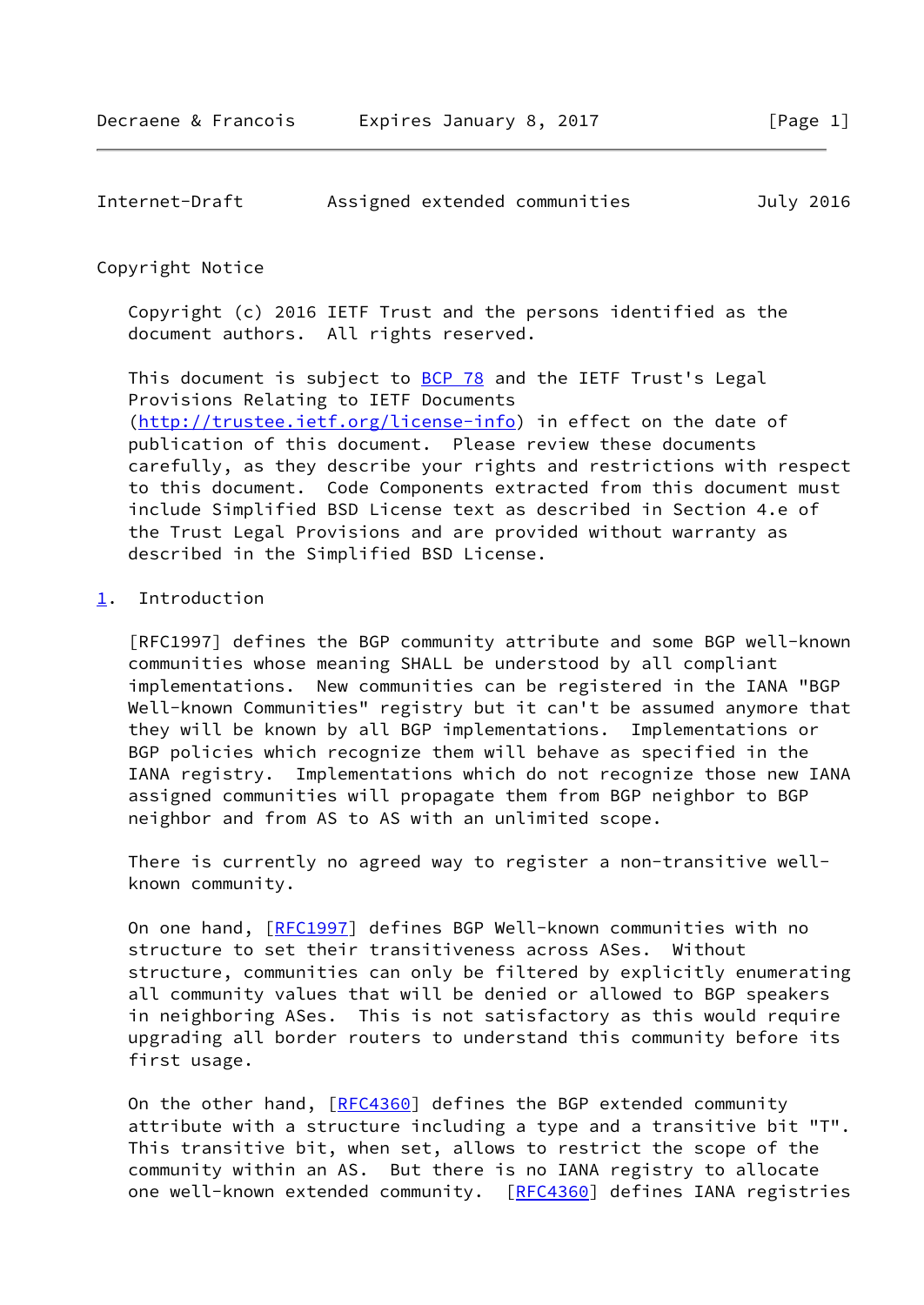to allocate BGP Extended Communities types. Each type is able to encode 2^48 or 2^56 values depending on the type being extended or regular. Therefore, one needing to reserve a single non-transitive extended community would need to reserve an extended subtype which represents 2^48 communities, while a single value is used. This

| Decraene & Francois | Expires January 8, 2017 | [Page 2] |
|---------------------|-------------------------|----------|
|---------------------|-------------------------|----------|

Internet-Draft Assigned extended communities July 2016

 would both waste the resources and disable the ability to define global policies on reserved communities, such as to accept them or to filter them out. In addition, using a new community type typically requires a software upgrade on both the router setting the community and the router using it in a BGP policy. So this would not allow the networking community to quickly define and use a new community.

 To address this limitation, this document defines an IANA registry in order to allow the registration of non-transitive extended communities. These are similar to the existing Well-known BGP communities defined in [\[RFC1997](https://datatracker.ietf.org/doc/pdf/rfc1997)] but provides a control on inter-AS community advertisement. Indeed, as per [\[RFC4360](https://datatracker.ietf.org/doc/pdf/rfc4360)] non-transitive communities are removed from routes propagated to another AS.

<span id="page-2-0"></span>[2](#page-2-0). Assigned non-transitive extended communities

<span id="page-2-1"></span> [I-D.ietf-idr-as4octet-extcomm-generic-subtype] defines a generic sub-type for the four-octet AS specific extended community. The value of the four-octets Global Administrator sub-field contains a four-octet Autonomous System number. The value of their two-octet Local Administrator sub-field has semantics defined by the Autonomous System set in the Global Administrator sub-field.

This document updates  $[\underline{I-D.i}etf-idr-as4octet-extcomm-generic-subtype]$  and defines the use of the Local Administrator sub-field of the "non transitive generic four-octet AS specific" extended community type when the AS number has the reserved value 0.65535 (0x0000FFFF).

 When the AS number, encoded in the Global Administrator sub-field, has the reserved value 0.65535, the communities have global significance. The lists of those communities are maintained by the IANA in the registry "Assigned non-transitive extended communities".

 Note that this use of the reserved AS number 0.65535 in the AS field of the communities is similar to the one defined by [\[RFC1997](https://datatracker.ietf.org/doc/pdf/rfc1997)] for the BGP Well-Known communities. In particular, [\[RFC1997](https://datatracker.ietf.org/doc/pdf/rfc1997)] also uses the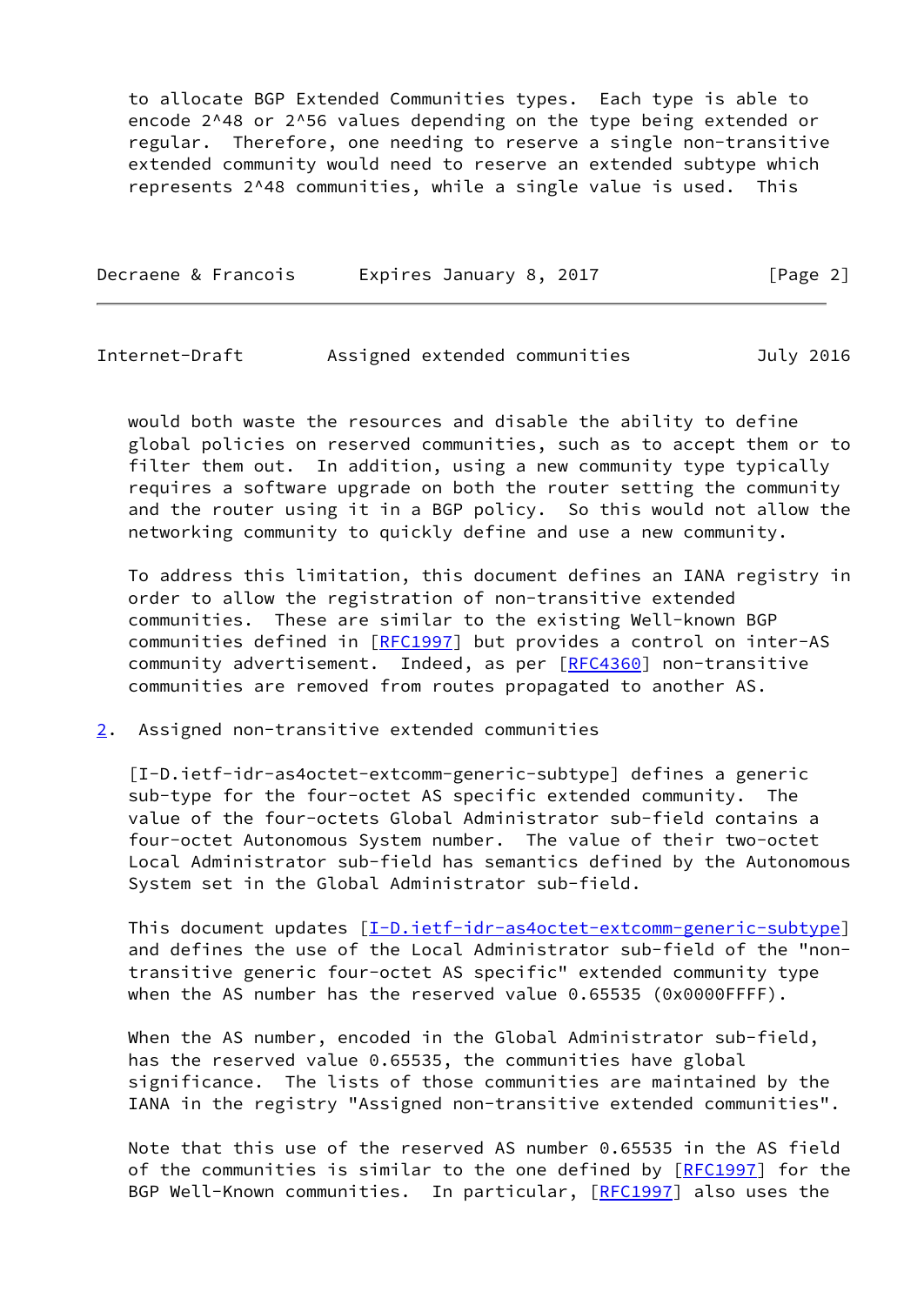reserved AS number 65535.

<span id="page-3-0"></span>[3](#page-3-0). Assigned transitive extended communities

As per [\[RFC6793](https://datatracker.ietf.org/doc/pdf/rfc6793)], a 2-octet Autonomous System number can be converted into a 4-octet Autonomous System number by setting the two high-order octets of the 4-octet field to zero. This applies to the reserved 2-octet Autonous System number 65535 which could use either a standard community or the 4-octet AS specific generic extended community. As noted in

[\[I-D.ietf-idr-as4octet-extcomm-generic-subtype](#page-2-1)], this is undesirable

| Decraene & Francois | Expires January 8, 2017 | [Page 3] |
|---------------------|-------------------------|----------|
|---------------------|-------------------------|----------|

Internet-Draft Assigned extended communities July 2016

 as they would be treated as different communities, even if they had the same values.

 Therefore, this document does not define a transitive extended community registry. Transitive communities are to be assigned as per [\[RFC1997](https://datatracker.ietf.org/doc/pdf/rfc1997)].

<span id="page-3-1"></span>[4](#page-3-1). IANA Considerations

 The IANA is requested to create and maintain a registry entitled "Assigned non-transitive extended communities" with the following registration procedure:

 Registry Name: Assigned non-transitive extended communities with Global Significance

| Range           | Registration Procedures                |
|-----------------|----------------------------------------|
|                 |                                        |
| $0x0000 - 8000$ | First Come First Served                |
| $0x8001$ -FFFF  | Standards Action/Early IANA Allocation |

 An application may need both a transitive and a non-transitive community and it may be beneficial to have the same value for both communities. Therefore, the IANA SHOULD try to accommodate such request to get both a non-transitive community from the above "Assigned non transitive extended communities" and a transitive community from [\[RFC1997](https://datatracker.ietf.org/doc/pdf/rfc1997)] BGP Well-known Communities with the same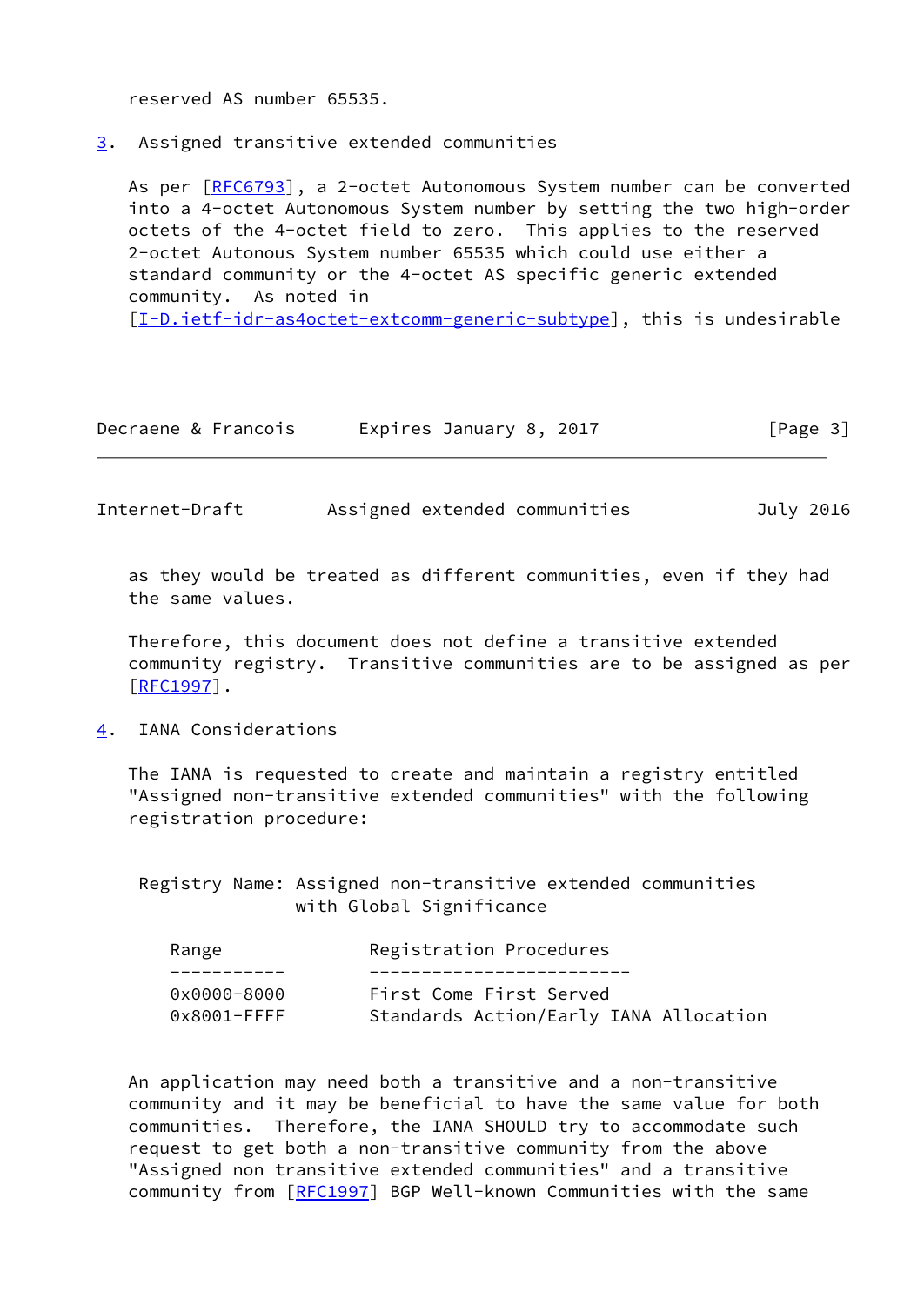(lower two-octets) value for both.

<span id="page-4-0"></span>[5](#page-4-0). Security Considerations

 This document defines IANA actions. In itself, it has no impact on the security of the BGP protocol.

 It allows the allocation of non-transitive global communities which are not propagated across Autonomous System boundaries. Compared to a transitive well-known community, a non-transitive community can provide some security benefit both for the sender and the receiver of the community.

<span id="page-4-1"></span>[6](#page-4-1). Acknowledgements

 We would like to acknowledge John Scudder, Jeffrey Haas and Yakov Rekhter for their contribution to this document.

| Decraene & Francois | Expires January 8, 2017 | [Page 4] |
|---------------------|-------------------------|----------|
|                     |                         |          |

| Internet-Draft |  | Assigned extended communities | July 2016 |
|----------------|--|-------------------------------|-----------|
|                |  |                               |           |

- <span id="page-4-2"></span>[7](#page-4-2). Normative References
	- [I-D.ietf-idr-as4octet-extcomm-generic-subtype] Rao, D., Mohapatra, P., and J. Haas, "Generic Subtype for BGP Four-octet AS specific extended community", [draft](https://datatracker.ietf.org/doc/pdf/draft-ietf-idr-as4octet-extcomm-generic-subtype-08) [ietf-idr-as4octet-extcomm-generic-subtype-08](https://datatracker.ietf.org/doc/pdf/draft-ietf-idr-as4octet-extcomm-generic-subtype-08) (work in progress), June 2015.
	- [RFC1997] Chandra, R., Traina, P., and T. Li, "BGP Communities Attribute", [RFC 1997,](https://datatracker.ietf.org/doc/pdf/rfc1997) DOI 10.17487/RFC1997, August 1996, <<http://www.rfc-editor.org/info/rfc1997>>.
	- [RFC2119] Bradner, S., "Key words for use in RFCs to Indicate Requirement Levels", [BCP 14](https://datatracker.ietf.org/doc/pdf/bcp14), [RFC 2119](https://datatracker.ietf.org/doc/pdf/rfc2119), DOI 10.17487/RFC2119, March 1997, <<http://www.rfc-editor.org/info/rfc2119>>.
	- [RFC4360] Sangli, S., Tappan, D., and Y. Rekhter, "BGP Extended Communities Attribute", [RFC 4360,](https://datatracker.ietf.org/doc/pdf/rfc4360) DOI 10.17487/RFC4360, February 2006, <<http://www.rfc-editor.org/info/rfc4360>>.
	- [RFC5226] Narten, T. and H. Alvestrand, "Guidelines for Writing an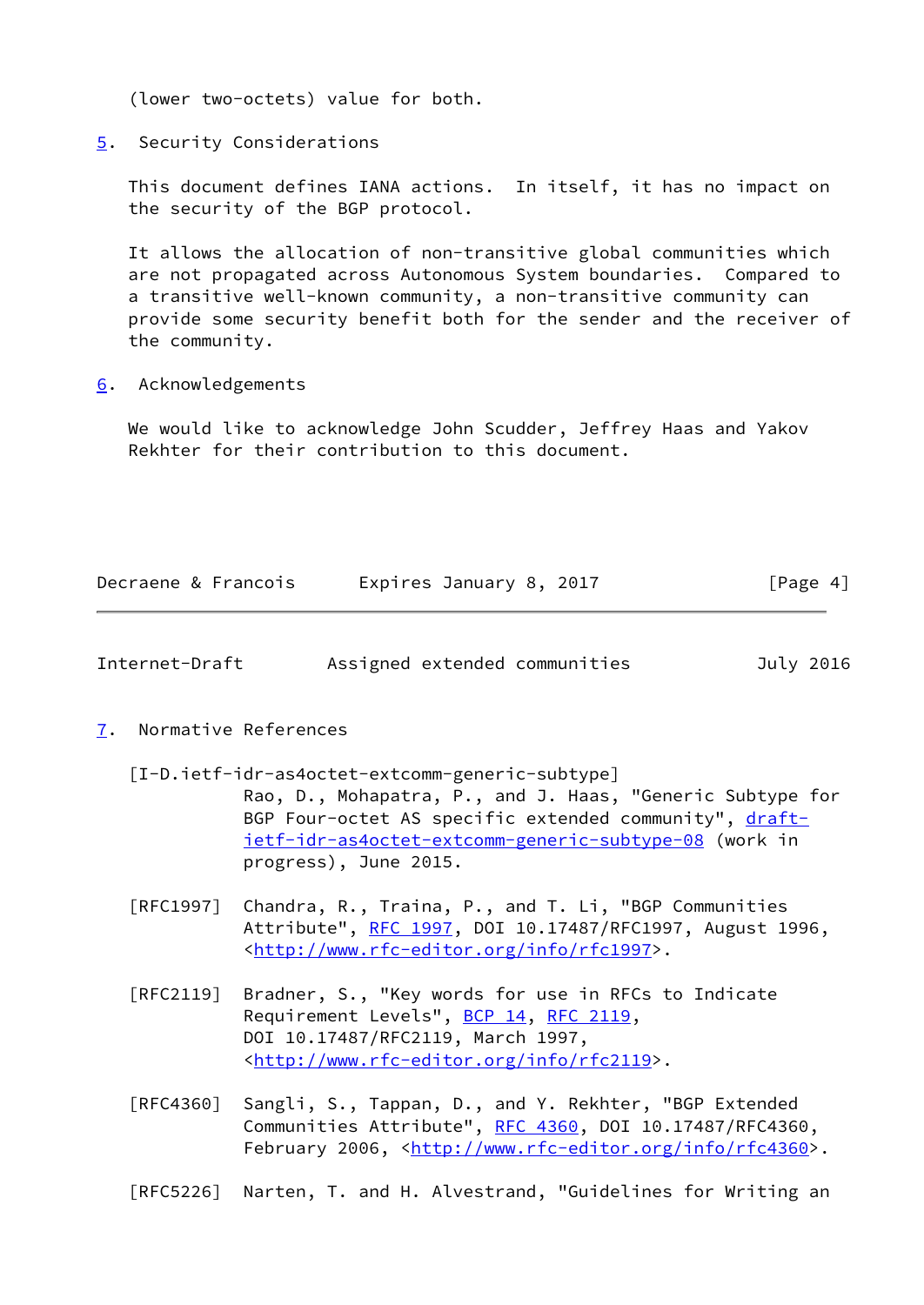IANA Considerations Section in RFCs", [BCP 26](https://datatracker.ietf.org/doc/pdf/bcp26), [RFC 5226](https://datatracker.ietf.org/doc/pdf/rfc5226), DOI 10.17487/RFC5226, May 2008, <<http://www.rfc-editor.org/info/rfc5226>>.

 [RFC6793] Vohra, Q. and E. Chen, "BGP Support for Four-Octet Autonomous System (AS) Number Space", [RFC 6793](https://datatracker.ietf.org/doc/pdf/rfc6793), DOI 10.17487/RFC6793, December 2012, <<http://www.rfc-editor.org/info/rfc6793>>.

<span id="page-5-0"></span>[Appendix A.](#page-5-0) [Appendix A.](#page-5-0) Changes / Author Notes

[RFC Editor: Please remove this section before publication ]

Changes -01:

- o Name changed from 'Reserved BGP extended communities' to 'Assigned BGP extended communities'
- o Addition of section 'Assigned extended communities'

Changes -02: no change, refresh only.

Changes  $-03$ :

 o Use of AS number 0.65535 (0x0000FFFF) instead of AS 0. This is better aligned with [RFC 1997](https://datatracker.ietf.org/doc/pdf/rfc1997) which also uses AS 65535.

| Decraene & Francois | Expires January 8, 2017 | [Page 5] |
|---------------------|-------------------------|----------|
|---------------------|-------------------------|----------|

Internet-Draft Assigned extended communities July 2016

 o Remove the transitive flavor of assigned extended communities. [RFC 1997](https://datatracker.ietf.org/doc/pdf/rfc1997) well-known standard communities to be used instead.

Changes -04: no change, refresh only.

Changes -05: minor editorial change [\(RFC 4893](https://datatracker.ietf.org/doc/pdf/rfc4893) obsoleted by 6793).

Changes -06: typo fixed, minor editorial change.

Changes -07, 08, 09: no change, refresh only.

Authors' Addresses

 Bruno Decraene Orange